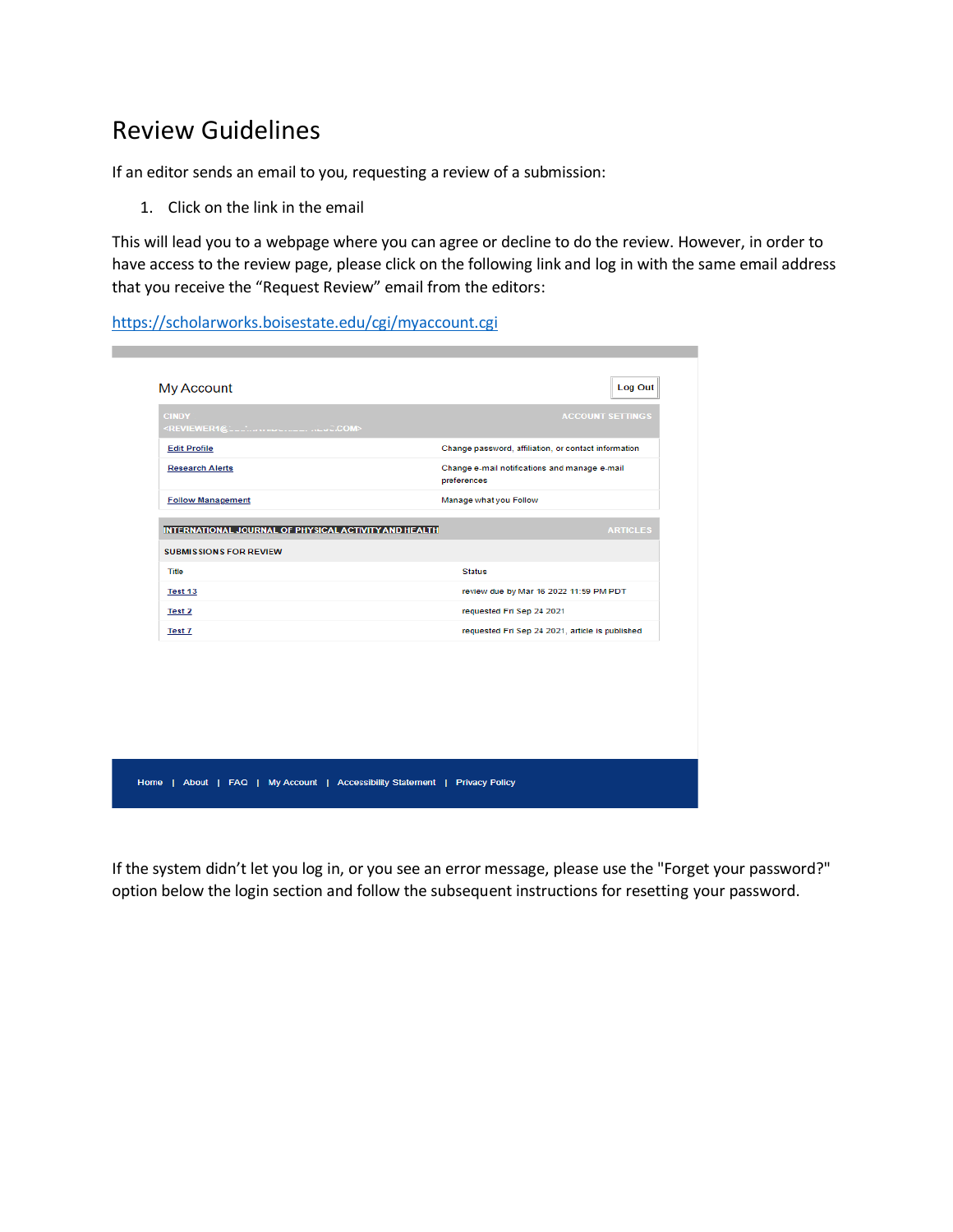## Scholar Works

| Login                                                                                  | Create new account                                                                  |
|----------------------------------------------------------------------------------------|-------------------------------------------------------------------------------------|
| <b>Email address:</b>                                                                  | You will need to create an account to complete your<br>request. It's fast and free. |
| Password:                                                                              | Sign up                                                                             |
| Remember me<br>Login<br>Forget your password?                                          |                                                                                     |
| New Email Address? Please log in and choose Edit Profile on                            |                                                                                     |
| your My Account page to update your contact information or<br>customize your password. |                                                                                     |
|                                                                                        |                                                                                     |

Keep in mind that login is required to submit your review online and to check the status of current submissions.

2. After you logged in, you are able to see the list of all the submissions for review, Titles, and their status.

At this point, you can click on the title of each submission to get to the review page, or you can click on the review link on the "review request" email that was sent to you by the journal editors.

3. Click on either "I will review it" or "I will not review it" to indicate whether you will return a review by the date requested. Please note that the e-mail from the editor will either contain a specific due date or a number of days that the review should be completed. If a certain number of days is specified, these days will begin counting down once you agree to the review.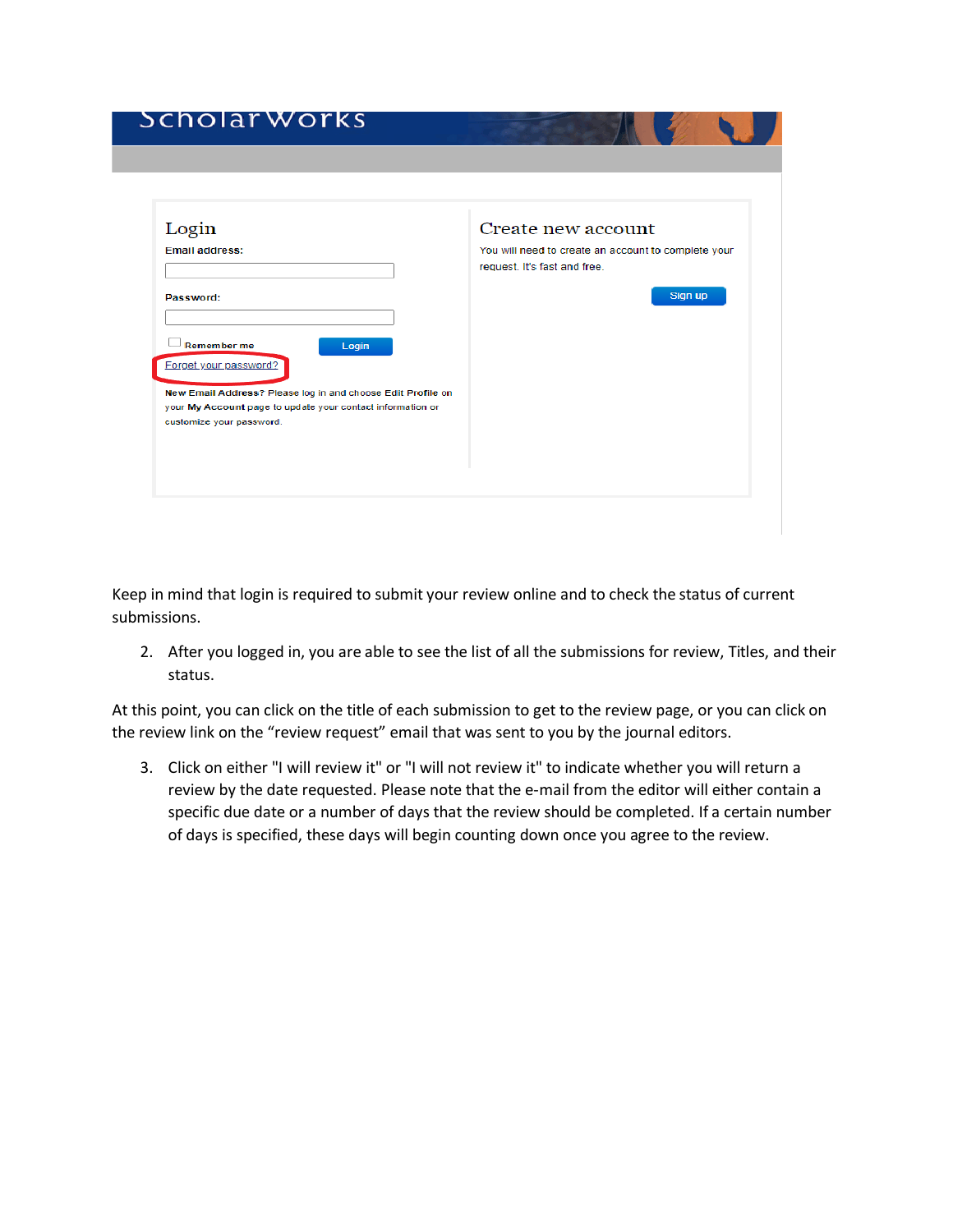| B bepress <sup>-</sup>                                    |                                                                                                                                                           | International Journal of Physical Activity and Health |                              |  |
|-----------------------------------------------------------|-----------------------------------------------------------------------------------------------------------------------------------------------------------|-------------------------------------------------------|------------------------------|--|
| <b>Email editor</b><br>My account<br>Log out              | <b>Title: Test 2</b><br><b>Current File(s):</b><br>甴<br>৶                                                                                                 | <b>Download PDF</b><br>I will review it               | I will not review it         |  |
| Summary<br>this is my abstract<br><b>Revision History</b> |                                                                                                                                                           |                                                       |                              |  |
|                                                           | The article revision history appears below. The version currently slated for publication is highlighted. Other versions are displayed for your reference. |                                                       |                              |  |
| Comment                                                   | Date                                                                                                                                                      | Full Text<br>(PDF)                                    |                              |  |
| <b>Initial Version</b>                                    | Fri Sep 24 10:38:00 2021                                                                                                                                  | $\hat{\alpha}$<br>PDF                                 |                              |  |
| Editor selected version                                   |                                                                                                                                                           | <b>NOTE: All times are</b><br>in PT (Pacific Time)    |                              |  |
| <b>Additional Files</b>                                   |                                                                                                                                                           |                                                       |                              |  |
| <b>Filename</b>                                           | <b>Description</b>                                                                                                                                        | <b>Upload new version</b>                             | Sort Show                    |  |
| intro_to_plants_1211.pdf                                  | Figure                                                                                                                                                    | Choose File No file chosen                            | 1<br>$\overline{\mathbb{Z}}$ |  |

- 4. You are now able to download a PDF of the submission, read the summary (Abstract), and see the additional files (Supplemental Content)
- 5. The next step for you is to submit your review by clicking on the "Submit Review" link.

| <b>B</b> bepress <sup>-</sup>                                                                                                                                                        | International Journal of Physical Activity and Health                                 |                                             |                                                   |  |  |
|--------------------------------------------------------------------------------------------------------------------------------------------------------------------------------------|---------------------------------------------------------------------------------------|---------------------------------------------|---------------------------------------------------|--|--|
| Submit review<br>I will not complete my review<br><b>Email editor</b><br>My account<br>Log out                                                                                       | Title: Test 13<br><b>Current File(s):</b><br>⊉<br>Download PDF<br>Submit review<br>o. | Your review is due: Wed Mar 16 2022.        | Thank you for agreeing to review this submission. |  |  |
| Summary<br>This is an abstract                                                                                                                                                       |                                                                                       |                                             |                                                   |  |  |
| <b>Revision History</b><br>The article revision history appears below. The version currently slated for publication is highlighted. Other versions are displayed for your reference. |                                                                                       |                                             |                                                   |  |  |
| Comment                                                                                                                                                                              | Date                                                                                  | $\Box$ Full Text<br>(PDF)                   |                                                   |  |  |
| <b>Initial Version</b>                                                                                                                                                               | Tue Nov 23 09:12:00 2021                                                              | & PDF                                       |                                                   |  |  |
| Editor selected version                                                                                                                                                              |                                                                                       | NOTE: All times are<br>in PT (Pacific Time) |                                                   |  |  |